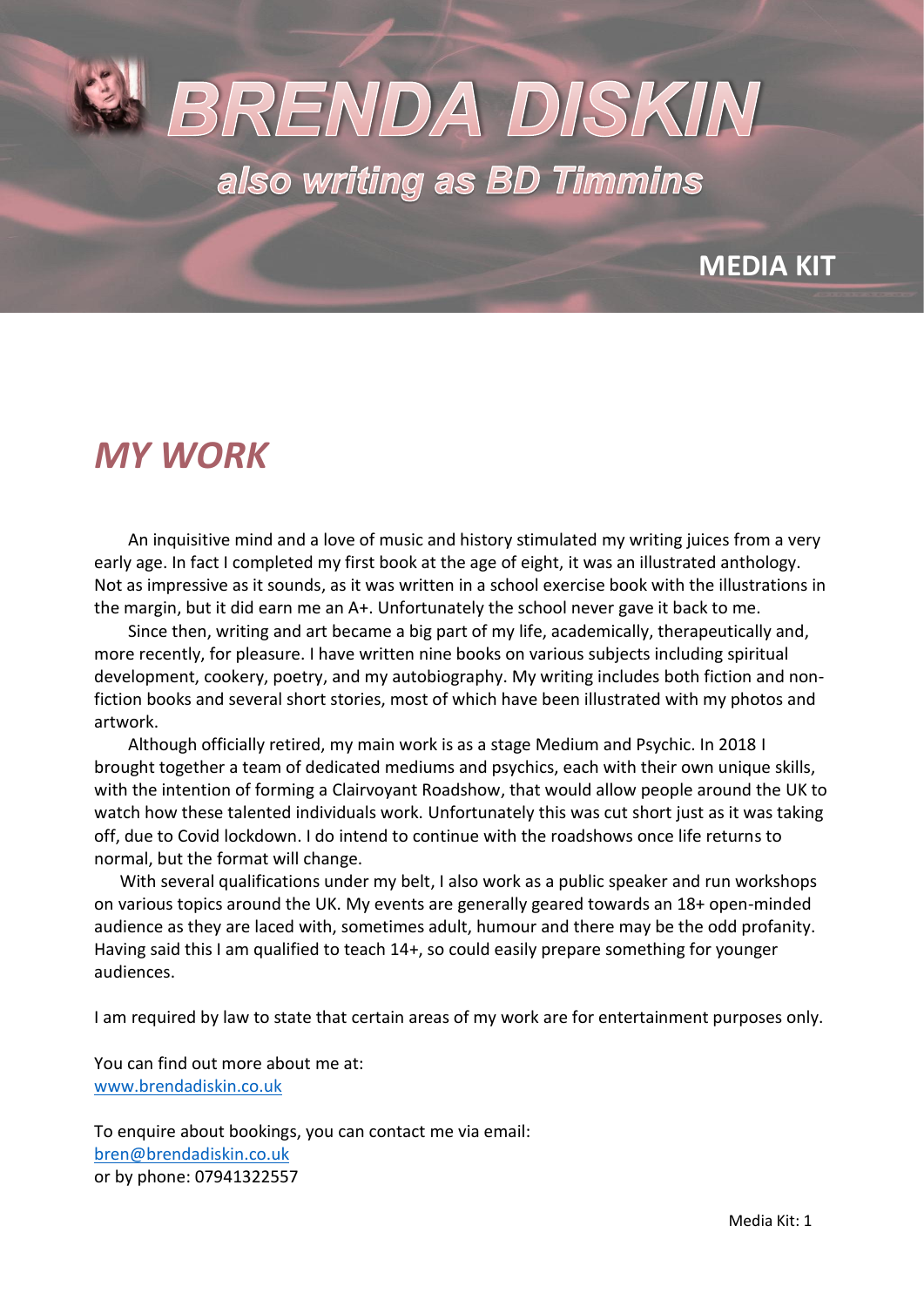### **WHERE IT BEGAN**

 My writing and early mediumistic experiences started in London, England where I lived for the biggest part of my life. During my time in London my work thrived and I developed quite a following. Due to circumstances beyond my control, and which led me to the idea of writing my autobiography, I ended up in Sheffield. Most of my books, stories and ideas have been born in my home in Sheffield; which is also headquarters for Brenda the writer and artist, Brenda the Medium, and Brenda the researcher and paranormal investigator. My promotional idea first surfaced in Sheffield and was introduced to the public in late January 2019.

 Since then there have been ten shows with the whole team of Mediums, held in various types of venue around the Sheffield area and which have reached over 1000 members of the public. On top of that I have made hundreds of personal appearances around England, reaching thousands of people. Upcoming bookings will be advertised on my websites as soon as venues become available.

### **SERVICES**

 I am available for promotional work, as a speaker for all types of events, and as an individual, or with a guest speaker, for two to four hour shows in larger theatres and clubs for Mediumship demonstrations; which include good evidence of spirit contact, humour and audience interaction.

 As an individual, I am available for tours throughout the U.K. and welcome enquiries and offers from Promoters and Entertainment Agents. My 'One Woman Show' can be tailored to meet your needs.

 I am also available to work on ghost hunt nights, either with a team or as an individual, and am available to facilitate various workshops. See workshop details on my website: <http://www.brendadiskin.co.uk/workshops.htm>For Paranormal Investigations and Ghost Hunts visit: [www.sheffieldparanormal.co.uk](http://www.sheffieldparanormal.co.uk/)

### **CORPORATE & PRIVATE BOOKINGS**

I am willing to travel anywhere within the U.K. for Corporate and Private bookings. My fee for this service is a mutually agreed flat rate plus expenses and any venue hire charges. Please email: [bren@brendadiskin.co.uk](mailto:bren@brendadiskin.co.uk) or phone: 07941322557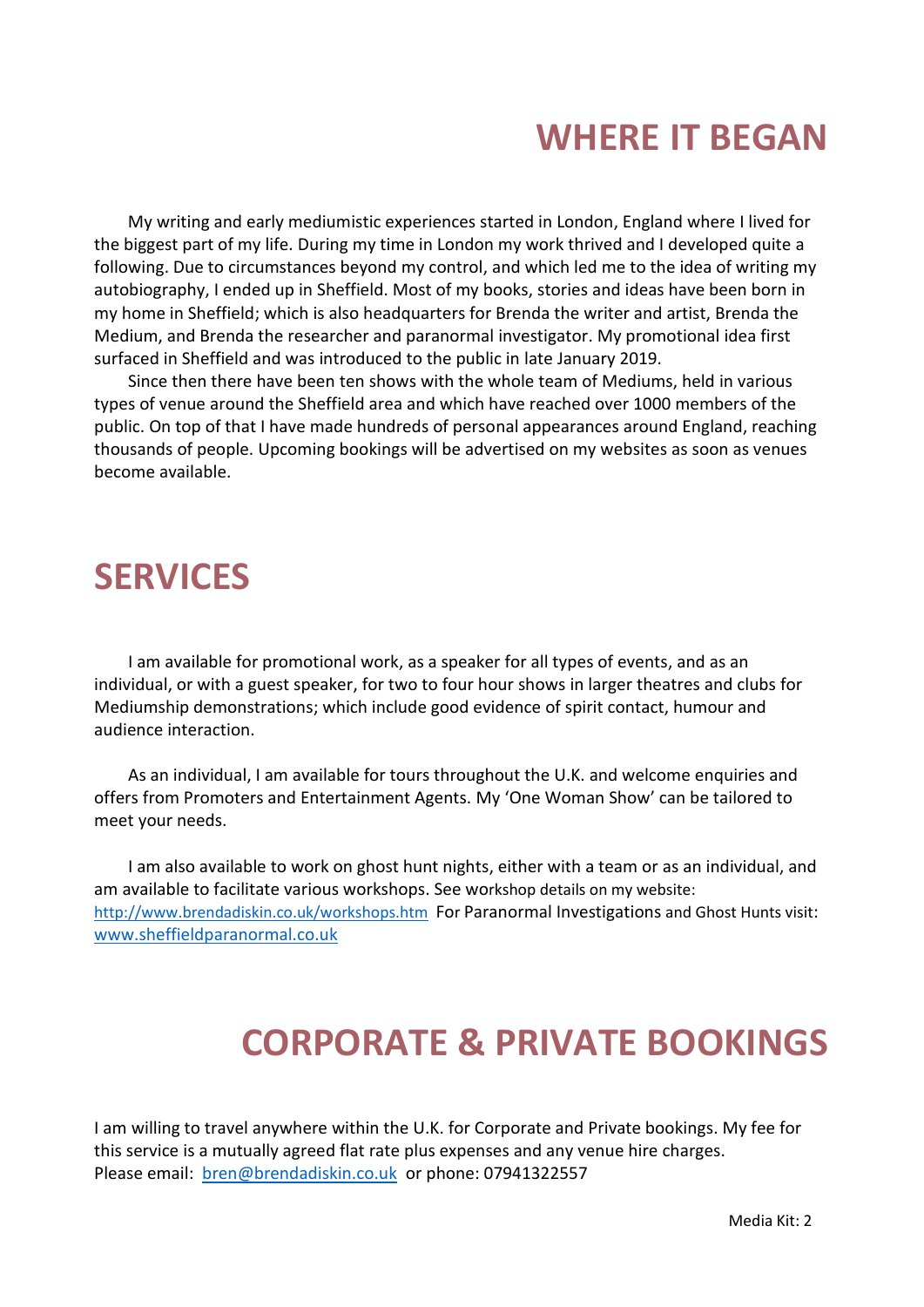### **TESTIMONIALS**

Sairah Brighton Copy editor/ proof reader

"Brenda is exceptional in her field, and by far one of the best I've seen. Her attention to detail, coupled with her warm and friendly nature make her completely approachable. I truly recommend her services, and I cannot praise her enough." November 27, 2012

Andrew Weale Children's author, performer, film maker, lecturer, trainer "Brenda gave me my first spiritual reading in 1995 and it changed my life. I was intent at the time on developing my acting and singing career, but she was adamant when she told me that I am a writer. Now, over 15 years later, I have 4 children's books to my name, and two more awaiting publication."

July 29, 2012, Andrew

Wendy -Yvonne Blease Receptionist, Administration, Customer Services, Trainer Holistic Therapies

"Brenda is a highly motivated and a personable person to work for and with. Brenda is knowledgeable in her work and adheres to a high standard of ethics and professionalism. I would highly recommend Brenda.

July 26, 2012, Wendy-Yvonne

Sheffield Parkway Club/Gala Bingo Charity Ghost Hunt in aid of Sue Ryder Cancer Charity Wednesday April 22nd 2009

Hi Brenda, I just wanted to say thank you for a very interesting and enjoyable night on Wednesday. Both my daughter and myself were really impressed with yourself and your colleagues. I would be interested in future investigations so would appreciate it if you could email me any details.

Thanks again for a brill night. Karen

#### **Some comments about my book 'When Spirit Calls…..you answer':**

"Jackie downloaded your e book 'When Spirit Calls', she likes it".

"Excellent item, great service, would recommend, Top eBayer A+++++ When Spirit Calls, Email book, PDF format, Psychic Mediumship self-development"

"Well pleased"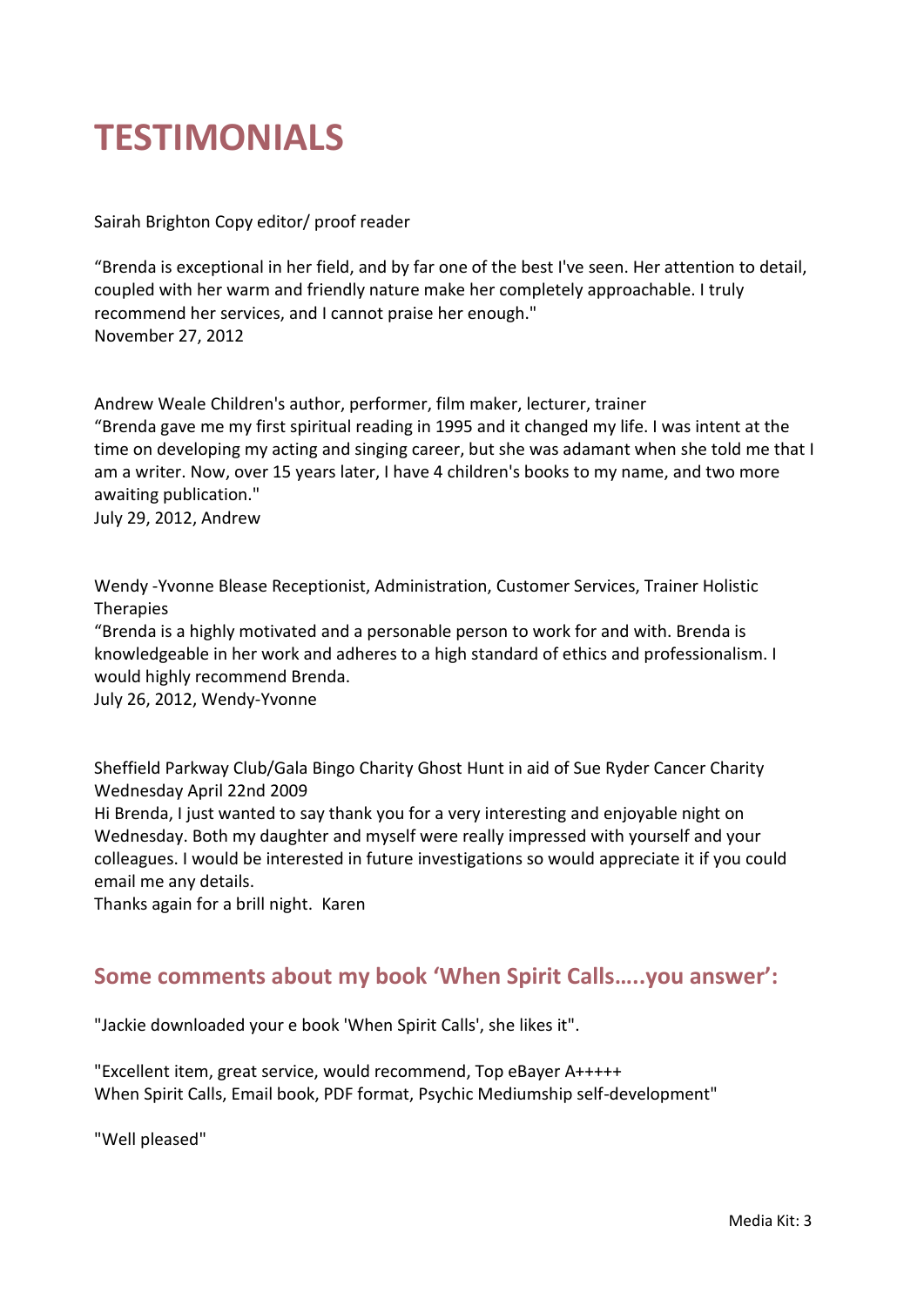"The book is great"

"Simon Weale, Hi Brenda, thanks so much for your book. I had no idea as to the scale of it! Impressive, interesting reading too".

"Very pleased, great value for money"

Hi Brenda, thank you for a most straight forward, understandable, honest book many regards Amanda

Brenda gifted me this Tracy it is fantastic read you will enjoy it it's fab. You will learn a lot from Brenda s book it is so good. Glynis

### **MY BIO**

 A natural born medium, I first worked platform when I was eighteen years old. I have had much stage experience working in front of people of different age groups and professions. My specialty is remote viewing which has led me to working with the police and private investigators. I have been a reader to many well-known celebrities and entrepreneurs. A Londoner based in Sheffield with my partner Mick and our two Jack Russell terriers, I love performing, art, architecture, all kinds of music, writing, debates, the countryside, crafting the unusual and watching a good thriller.

 I am a self-published author of eight non-fiction books. See more here: [www.brendadiskin.co.uk](http://www.brendadiskin.co.uk/)

### **MY BUSINESS MISSION**

 My goal is to be able to make a success of my writing both non-fiction and fiction. Being as we are all born to die there are many bereaved people throughout the U.K. (and the rest of the world). These people often have several unanswered questions and many things that have been left unsaid which prolong the grieving process; disallowing them to heal and move on with their lives. My ultimate aim is to take my books, my art, and my Clairvoyant Roadshows to venues throughout the U.K. hopefully to provide the answers people seek and bring peace of mind, laughter and upliftment to as many people as possible.